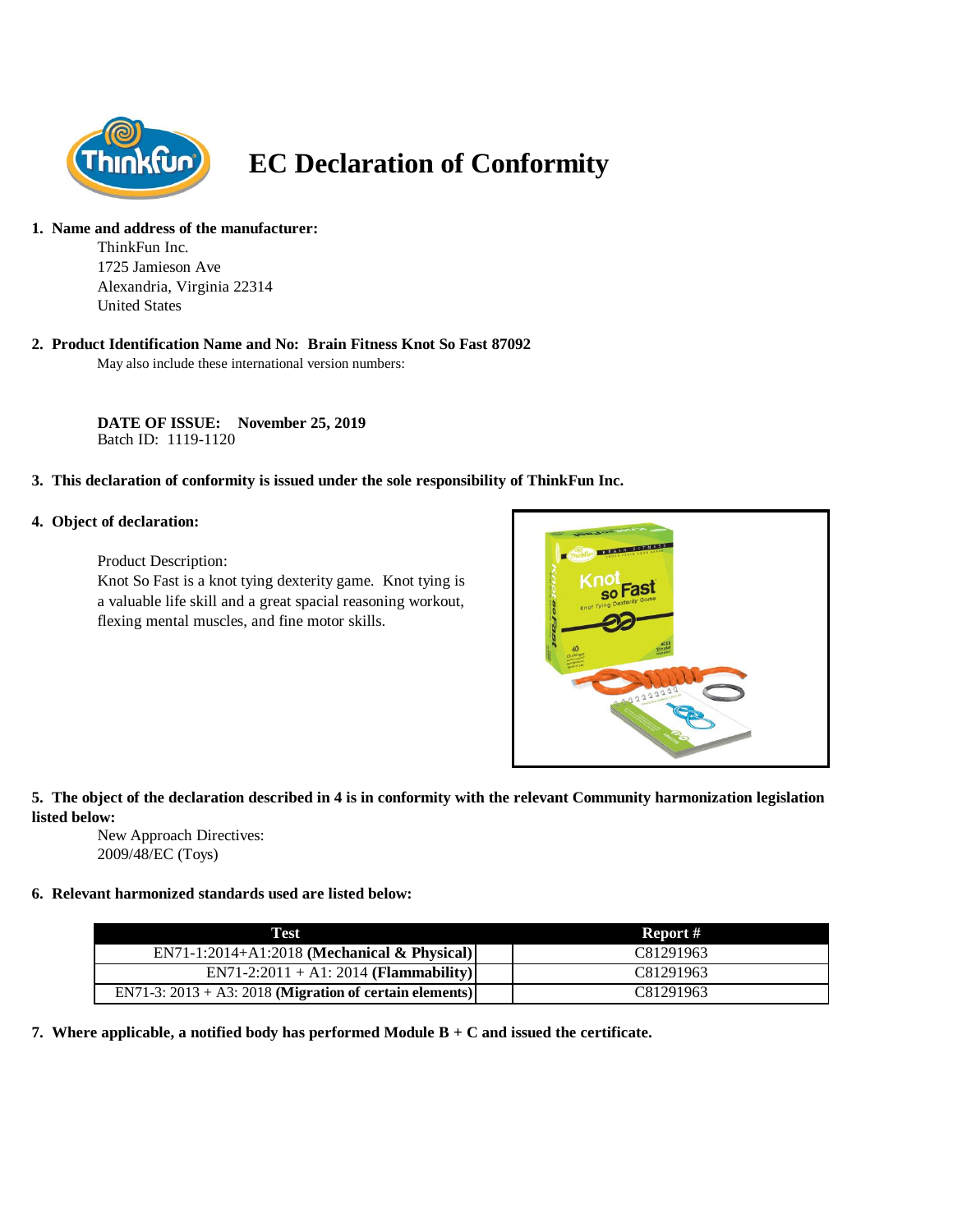### **8. Additional Information:**

The object of declaration is also in conformity with the following standards/regulations:

| <b>Test</b>                                              | Report#   |
|----------------------------------------------------------|-----------|
| <b>REACH Annex XVII (Cadmium)</b>                        | C81291963 |
| <b>REACH Annex XVII (Phthalates)</b>                     | C81291963 |
| <b>REACH Annex XVII (Azo Dyes)</b>                       | C81291963 |
| 94/62/EC (Heavy Metals Requirements on Packaging         |           |
| and Packaging Waste)                                     | C81291963 |
| Determination Of Polycyclic Aromatic Hydrocarbon [Point] |           |
| 50 Of The Annex XVII Of The Regulation (EC) No.          |           |
| 1907/2006 (REACH) With Further Amendment                 | C81291963 |
| Determination Of Pentachlorophenol [Point 22 Of The      |           |
| Annex XVII Of The Regulation (EC) No. 1907/2006          |           |
| (REACH) With Further Amendment]                          | C81291963 |
| Determination Of Pentachlorophenol[German Ordinance      |           |
| on Prohibition of Chemical (ChemVerbotsV) Attachment     |           |
| 15]                                                      | C81291963 |
| Determination Of Benzene Content [Point 5 Of The Annex   |           |
| XVII Of The Regulation (EC) No. 1907/2006 (REACH)        |           |
| And Further Amendment]                                   | C81291963 |
| Determination Of HBCDD As Per Client's Specification.    | C81291963 |
| Determination Of PBBs & PBDEs Content As Per Client's    |           |
| Specification [(EU) No. 757/2010 And (EU) No.2016/293    |           |
| Amending Regulation (EC) No 850/2004 On Persistent       | C81291963 |
| [Bedarfsgegenständeverordnung Annex 1 (to § 3)]          |           |
| Substances which may not be used in the manufacture or   |           |
| treatment of certain consumer goods]                     | C81291963 |
| Determination Of Flame Retardant Content [Point          |           |
| 4,7,8,44,45 Of The Annex XVII Of The Regulation (EC)     |           |
| No. 1907/2006 (REACH) With Further Amendment]            | C81291963 |
| Flame                                                    |           |
| Retardant (PBBs & PBDES) As Per Client's Specification   |           |
| w/ Reference to Chem. Verbots V                          |           |
| Regulation.                                              | C81291963 |
| Content of lead according to Regulation (EC) 1907/2006   |           |
| Annex XVII                                               | C81291963 |
|                                                          |           |

Signed for and on behalf of ThinkFun Inc.

latalie Japia  $\bigg($ 

Natalie Tapia, Product Safety

Place of Issue:

ThinkFun Inc. 1725 Jamieson Avenue Alexandria, Virginia 22314 United States